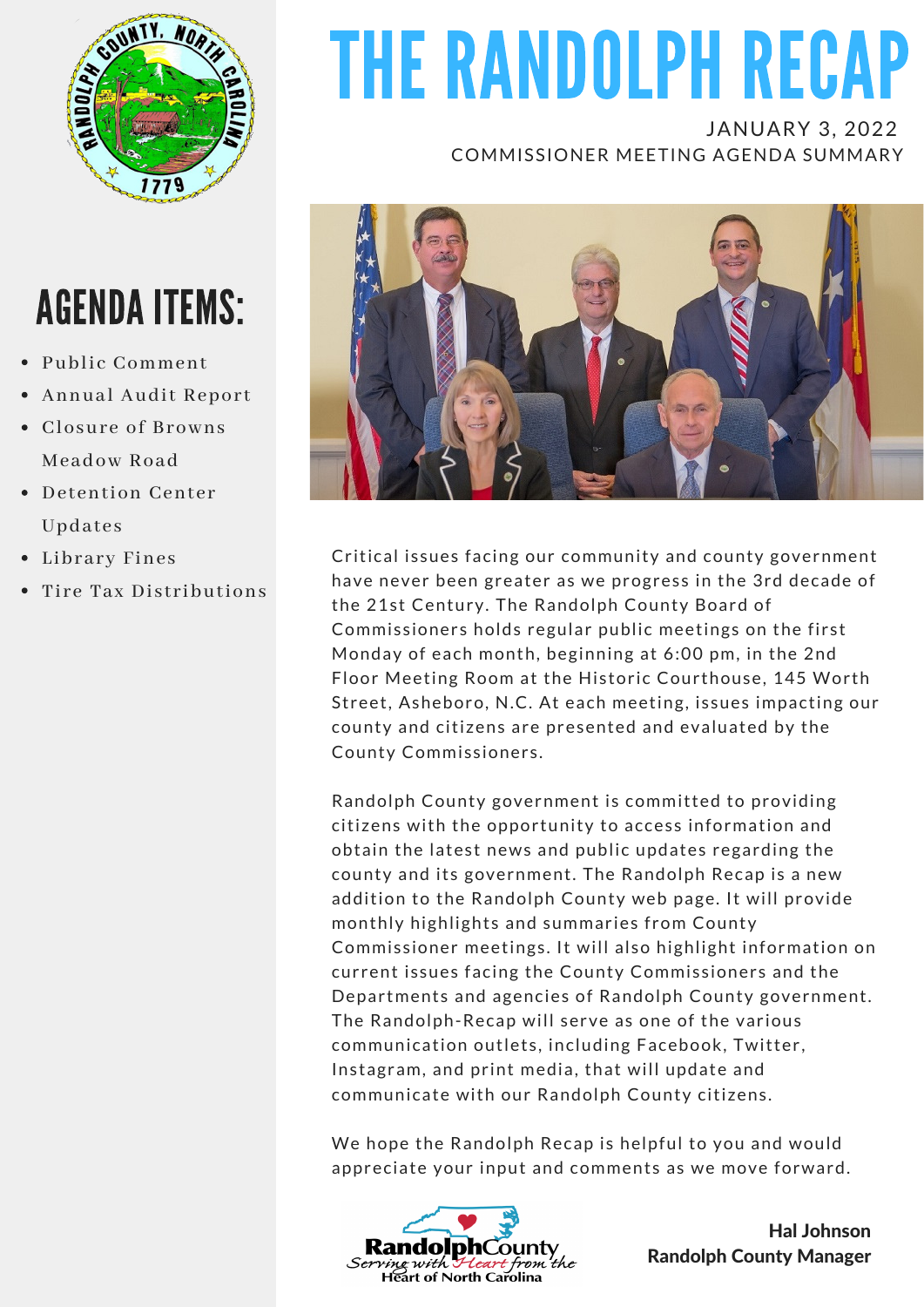

### **Public Comment**

Two speakers took the floor during the public comment period, both commenting on the Confederate Statue in front of the Historic Randolph County Courthouse.

Kevin Price, Randolph County resident, shared concerns that the monument represents a single demographic of Randolph County citizens. "I think we need to think about everyone," said Price.

Dwain Roberts, Commander, Sons of Confederate Veterans, would like to see the structure remain in its current location.

Commissioner Frye, Chair, assured the public that their concerns were not falling on deaf ears. "We have continued to consider issues related to that statue. So far, there has been no clear solution to solve this matter," said Frye.

# THE RANDOLPH RECAP

#### JANUARY 3, 2022 **COMMISSIONER MEETING AGENDA SUMMARY**

## **Annual Audit Report**

Randolph County recently received a clean opinion result for its June 30, 2021 audit. Cherry Bekaert LLP planned and performed the audit in accordance with national and governmental standards.

**"Results of the 2021 audit included revenues coming in higher than budget, as well as expenditures being less than what was brought in,"** said April Adams of Cherry Bekaert. Ms. Adams also shared that Randolph County's policy is to maintain 20% of their expenditures in an unassigned fund balance for the year and successfully met that goal at 26% in 2021, and 24% in 2022. The county currently maintains \$103 million worth of capital assets (including vehicles, equipment, and ongoing construction costs, offset by \$3.7 million of depreciation cost) and \$169 million worth of long-term debt (mostly made up of installment notes and a contract payable for water).

Commissioner Allen commented on the sizeable audit, saying, **"anything that the county does there will be numbers associated with, and this audit tells a story. I would like to commend the county's finance staff for all their hard work in getting this done."**

Commissioner Frye highlighted the county's strength, saying, **"the economy of Randolph County has been doing very well, especially with all the things we have faced."**

Will Massie, Assistant County Manager, also commended the finance staff for their diligence in completing this audit. **"For thirty-two consecutive years, we have received an award for excellence in financial reporting. For eighteen years we have received the distinguished presentation award, and we were recently notified that we got that award again."** Randolph County also received an increase in bond rating for the first time in many years.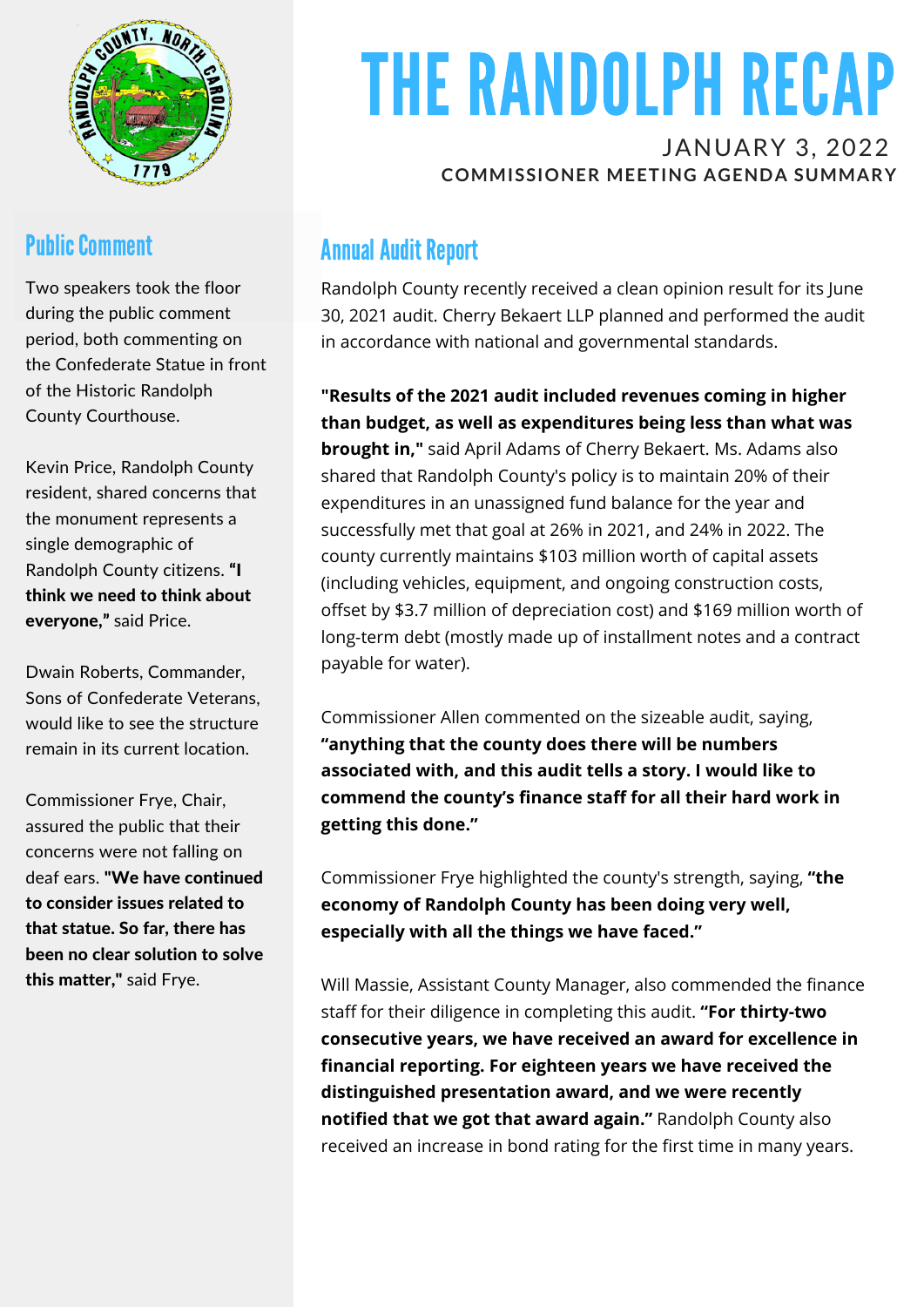

#### **Closure of Browns Meadow Rd.**

Commissioners unanimously approved the permanent closure of the portion of Browns Meadow Road in Liberty, that runs across the Greensboro-Randolph Megasite.

Commissioner Allen shared potential cause for concern, as the Megasite continues to develop, regarding fire protection**. "This closure will not impact response times for Julian, however, that could change with other closures of interchanges.**

**It will be imperative to take a look at the fire protection and make sure they have access across 421 on the southwest side."**

Mr. Frye shared available options to ensure residents near the Megasite have access to fire protection. **"This is an issue we are well aware of and we will have a plan for in the very near future,"** said Frye.

# THE RANDOLPH RECAP JANUARY 3, 2022

COMMISSIONER MEETING AGENDA SUMMARY

### **Detention Center Updates**

On November 18, 2021, a state inspection took place for Phase 2 of the Randolph County Detention Center project. State inspectors concluded that upgrades to the existing smoke control system would need to be complete before approval. This unforeseen change affects the detention center construction schedule and requires additional work.

A multi-year capital project fund has already accounted for Detention Center project costs, separate from the General Fund. To address these additional construction costs, commissioners unanimously approved \$500,000 of budgeted funds to be reallocated from contingency. These funds were initially advanced to initiate the project design but were reimbursed from debt proceeds in 2019.

Commissioner Frye raised concerns over the time-consuming nature of the project and the delay in detection of the smoke control system issues. Representatives from Bordeaux Construction explained the hardship of renovating an occupied detention center during a global pandemic.**"Itjust seems that we are always on the wrong side ofthe coin when it comes to this project. Itis justfrustrating for us because we wantto getit done. We have invested a significant amount of money in it and would like to getit done as quickly as possible. This can be hard to swallow from a taxpayer's standpoint."** said Commissioner Allen.

Commissioner Kidd agreed with the frustration of his fellow board members but also voiced his displeasure with the varying guidance at the state level.**"We have no recourse for the state changing the rule. They handle approval or not."** Commissioner Kidd also pointed out that there is no actual budget change or additional line item associated with this request. Instead, funds initially earmarked as a contingency will be used.**"Ithink itis importantfor the taxpayers to know that we are not dipping into the budget or general fund here,"** said Commissioner Kidd.